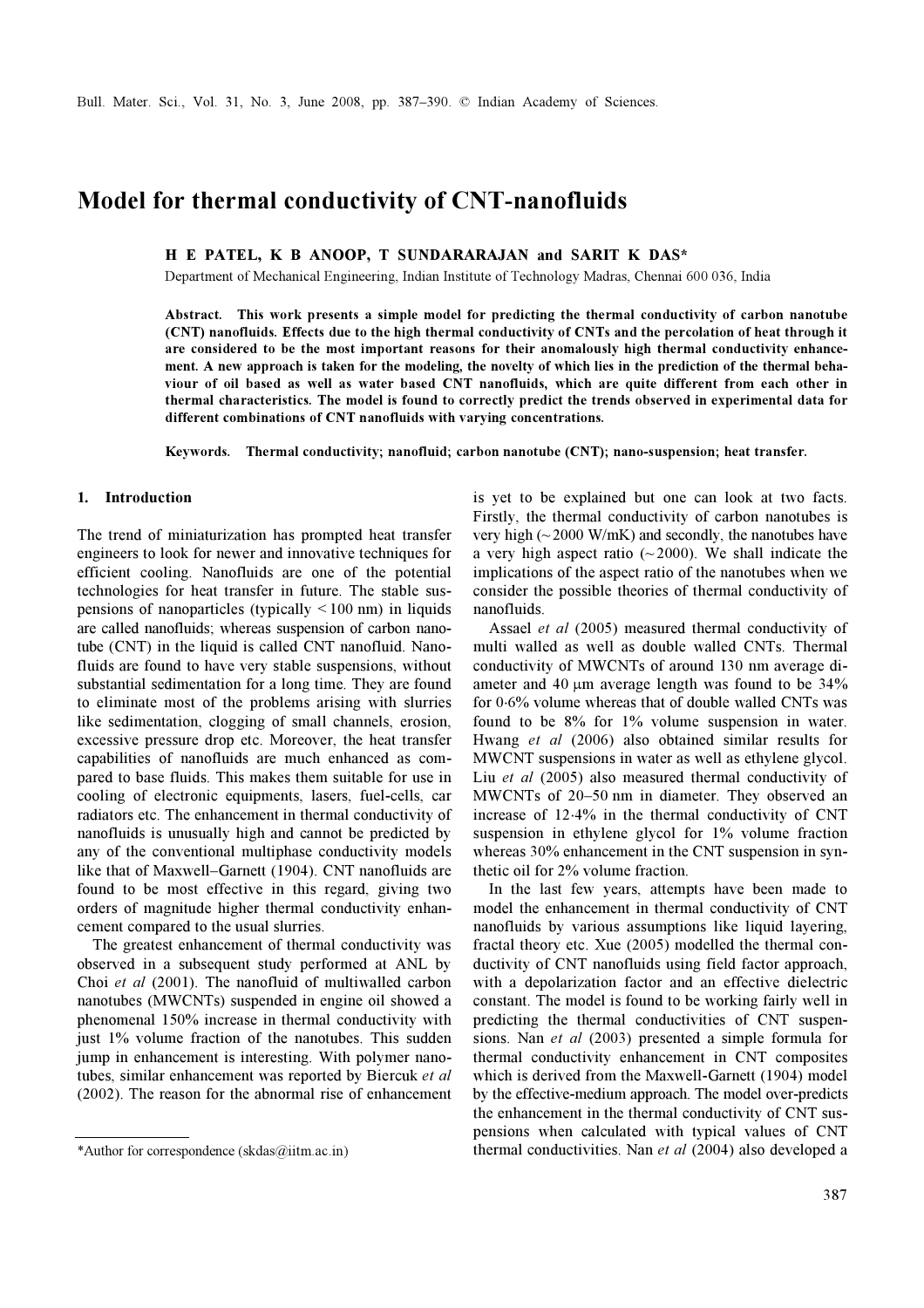new model by incorporating interface thermal resistance with an effective-medium approach. However, the model needs the thermal resistance value at the surface of CNTs, which is difficult to get for different types of CNTs and their combinations with different solvents. Recently, Gao and Zhou (2006) presented another model, based on differential effective medium theory, derived from the Maxwell– Garnett (1904) model. The model suggests a non-linear dependence of thermal conductivity of CNT nanofluids over volume concentration of the nanotubes, with slow increase at low concentrations and rapid at high concentrations.

 There are some more models for the prediction of thermal conductivity of CNT nanofluids, but none of them conform to the experimental observations, for all the available experimental results.

 The current work presents a model which will predict the thermal conductivity of CNT nanofluids. The existing model by Hemanth et al (2004), which predicts thermal conductivity of nanoparticles suspension, is improved here by removing the adjustable parameter used there. Two parallel paths of heat flow are considered viz. one through the conduction by liquid particles and another through the conduction by CNTs. Even at a very low volume fraction  $(1-2\%)$  of the CNTs, a continuous network of the CNTs is possible due to the very small diameter and very high aspect ratio. A TEM image of these nanofluids, as seen in figure 1, indicates that the CNTs are in a random network indeed. The four orders of magnitude high thermal conductivity of CNTs is the most significant contributor in the total heat transfer through the CNT nanofluid. The model is validated against available experimental data, for different base liquids.



Figure 1. TEM image of CNTs.

## 2. Present model

The present model for thermal conductivity of CNT nanofluids is derived from Hemanth et al (2004), which is given for nanoparticle suspensions. The model considers two paths for heat to flow in a CNT nanofluid. One through the base liquid and the other one through the CNTs. These two paths are assumed to be in parallel to each other. Thus, two continuous media are considered here, participating in the conductive heat transfer. Usually, the aspect ratio of CNTs is very high (around 2000) and hence, a continuous net of CNTs available for heat transfer is a valid assumption. Thus, total heat transfer through nanofluid can be expressed as

$$
q = q_1 + q_s, \tag{1}
$$

$$
q = -k_1 A_1 \left(\frac{dT}{dx}\right)_1 - k_s A_s \left(\frac{dT}{dx}\right)_s,
$$
\n(2)

where  $A$ ,  $k$ , (dt/dx) denote the heat transfer area, thermal conductivity and temperature gradient of the respective media. Subscripts, l and s, denote quantities corresponding to the liquid medium and solid CNT medium, respectively. The liquid medium and the CNTs are assumed to be in local thermal equilibrium at each location, which gives

$$
\left(\frac{\mathrm{d}T}{\mathrm{d}x}\right)_1 = \left(\frac{\mathrm{d}T}{\mathrm{d}x}\right)_s = \left(\frac{\mathrm{d}T}{\mathrm{d}x}\right). \tag{3}
$$

Thus, (1) can be written as

$$
q = -k_1 A_1 \left(\frac{\mathbf{d}T}{\mathbf{d}x}\right) \left[1 + \left(\frac{k_s A_s}{k_1 A_1}\right)\right].
$$
 (4)

Hemanth et al (2004) derived the expression for thermal conductivity enhancement in nanoparticle suspensions denoting the liquid and solid particle radii to be  $r_1$  and  $r_s$ as well as volume fraction of the nanoparticles as  $\varepsilon$  and the volume fraction of the liquid as  $(1 - \varepsilon)$ .

$$
q = -k_1 A_1 \left(\frac{\mathrm{d}T}{\mathrm{d}x}\right) \left[1 + \frac{k_\mathrm{s} \varepsilon r_1}{k_1 (1 - \varepsilon) r_\mathrm{s}}\right] = -k_\mathrm{eff} A_1 \left(\frac{\mathrm{d}T}{\mathrm{d}x}\right),\tag{5}
$$

where the effective thermal conductivity is expressed as

$$
k_{\text{eff}} = k_1 \left[ 1 + \frac{k_{\text{s}} \varepsilon r_1}{k_1 (1 - \varepsilon) r_{\text{s}}} \right].
$$
 (6)

The rate of heat transfer can be expressed in dimensionless form as

$$
q^* = \frac{q}{-k_1 A_1 \left(\frac{\mathbf{d}T}{\mathbf{d}x}\right)} = 1 + \frac{k_s \varepsilon r_1}{k_1 (1 - \varepsilon) r_s} = \frac{k_{\text{eff}}}{k_1},\tag{7}
$$

where the numerator represents the rate of heat transfer of the nanoparticle suspension, and the denominator is the rate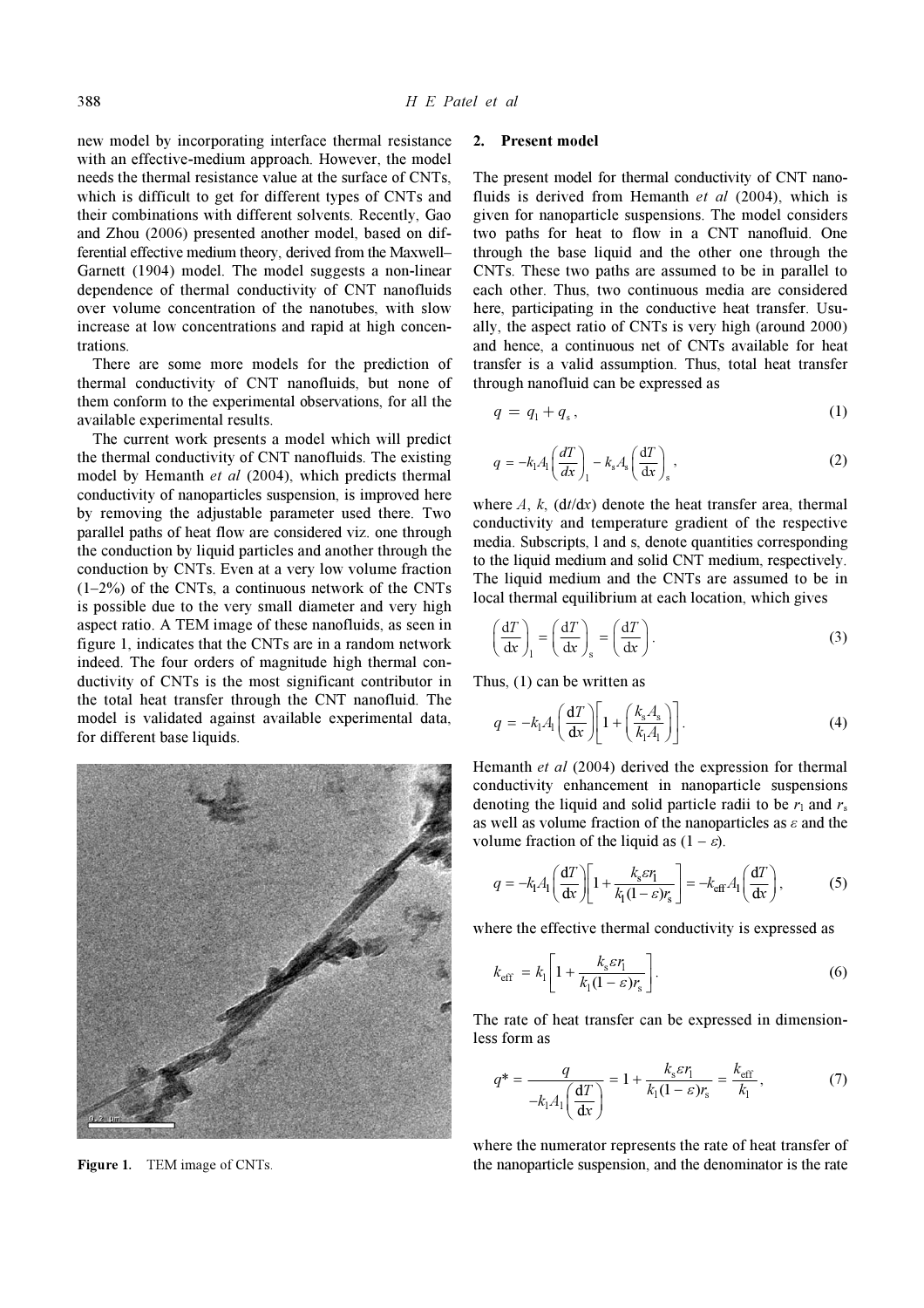of heat transfer in the absence of nanoparticles. However, Hemanth *et al* (2004) did not explain the term  $r<sub>l</sub>$ , i.e. liquid particle size. It was left as an undefined parameter and for the purpose of calculation, it was accommodated in the constant  $\mathcal{C}'$  used in next step of the model.

 Here, we use the same expression (7) as derived by the stationary particle method developed by them for calculating the effective thermal conductivity of CNT nanofluids. The  $r_1$  is taken as liquid molecular size and  $r_p$  as average diameter of the suspended CNTs. The application of this model with above assumptions and definitions is presented here for predicting the thermal conductivity enhancement of CNT nanofluids.

## 3. Results and discussion

The model shows linear dependence on CNT volume concentration and inverse dependence on the CNT diameter. Figure 2 shows the comparison of the model with the experimental data of Choi et al (2001). The enormous enhancement in the thermal conductivity of multiwalled CNT in oil nanofluid at very low volume fractions is predicted by the model very well. The average size of the multiwalled CNTs used is 25 nm in diameter and 50 μm in length with around 30 annular layers. The experiments show an enhancement of 157% at just 1% medium and the Hamilton–Crosser (1962) model fails completely to predict such a high enhancement.

 Also, the experimental data shows the linear dependence of CNT concentration on the effective thermal volume of the CNTs and 45% enhancement at 0⋅4% volume concentration. The classical model for solid medium suspended in liquid medium conductivity of nanofluid is predicted well by the model. The liquid particle size for the oil used for calculations is  $3·1$  Å. Figure 3 shows the comparison of the model with the experimental data of Hwang et al (2006). The experiments show that the multiwalled CNTs suspended in water show quite less enhancement in the thermal conductivity of nanofluid as compared to that of oil based CNT nanofluid. The average size of the multiwalled CNTs used is 30 nm in diameter and  $10-50 \mu m$  in length. The experiments show an enhancement of 11⋅3% at 1% volume of the CNTs and around 4% enhancement at 0⋅25% volume concentration.

 Although the enhancement is relatively less as compared to the CNT in oil nanofluid, still it is much higher as compared to the classical model predictions. The present model over-predicts it by a little, however, gives a reasonable idea about the order of enhancement. The liquid particle size for water used for calculations is  $2 \text{ Å}$ . The linear dependence of the thermal conductivity of CNT nanofluid on the CNT concentration is once again confirmed.

 The success of the model is in predicting both, very high and very low enhancements in the thermal conductivity of CNT nanofluids. The success of the model for other types of CNT nanofluids may depend on the other factors as well such as aspect ratio or length of the CNTs, as it will play a major role in fulfilling the requirement of a continuous medium of CNTs. Also, the type of surfactant used, hydrophobic or hydrophilic nature of CNTs may play a role in terms of the surface thermal resistance.



Figure 2. Comparison of model predictions with concentration variation for CNT in oil nanofluid.